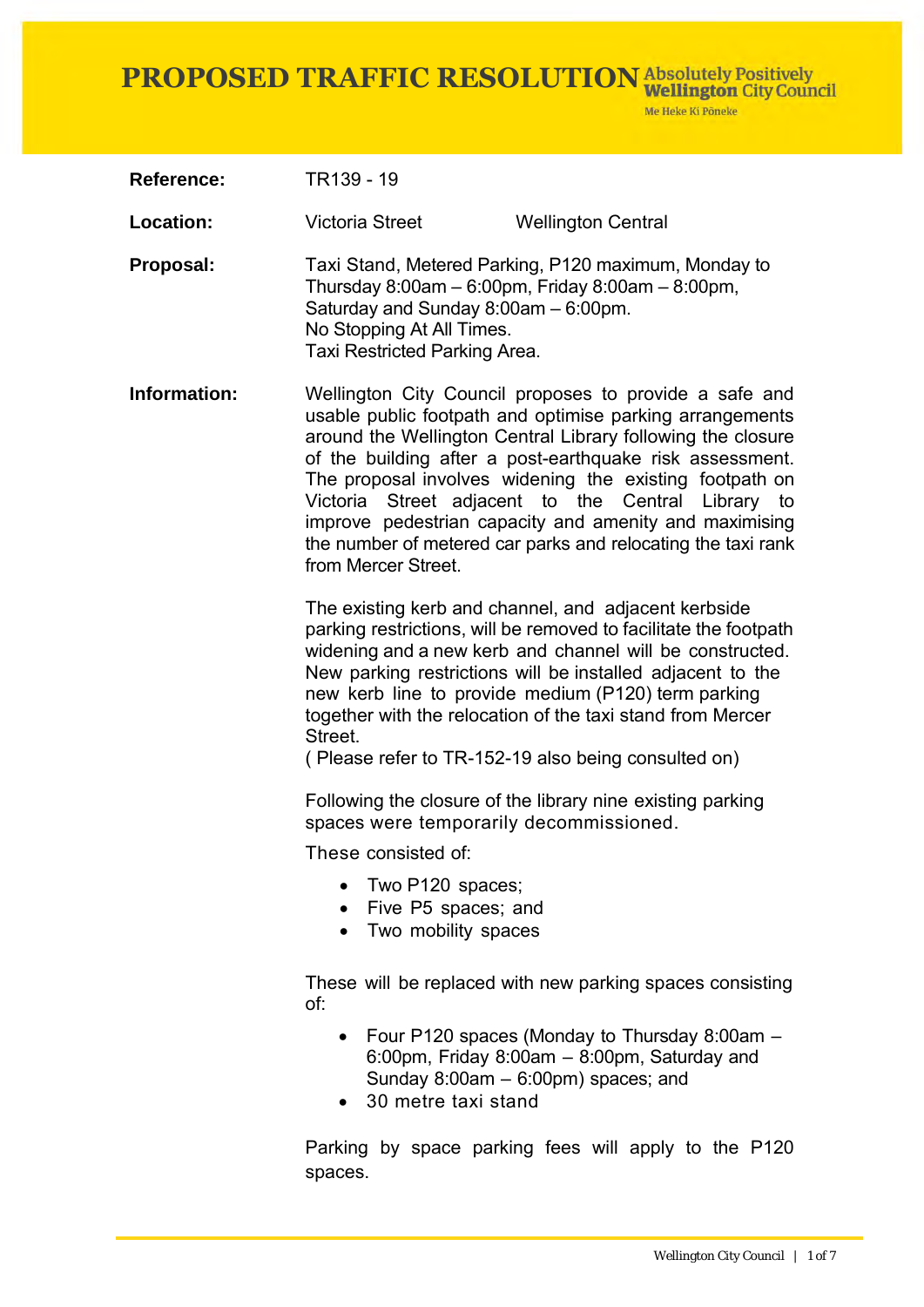Me Heke Ki Põneke

12 December 2019

This traffic resolution supports the Council's strategic direction and sustainable transport hierarchy adopted in the Urban Growth Plan 2015 by providing pedestrians with a safe footpath thereby encouraging walking while a decision is made on the future of the Central Library building. The proposed taxi stand will improve accessibility for the public.

### **Key Dates:**

- 1) Advertisement in the Dominion Post Newspaper 29 October 2019
- 2) Feedback period closes. 15 November 2019
- $3)$  If no objections received report sent to City
- Strategy Committee for approval. If objections are received, further consultation,
- 4) amendment/s, or proceed with explanation as appropriate.

### **Legal Description:**

*Delete from Schedule F (Metered Parking) of the Traffic Restrictions Schedule* 

| <b>Column One</b>      | <b>Column Two</b>                                                                                                                               | <b>Column Three</b>                                                                                                                                                                                                                                                |
|------------------------|-------------------------------------------------------------------------------------------------------------------------------------------------|--------------------------------------------------------------------------------------------------------------------------------------------------------------------------------------------------------------------------------------------------------------------|
| <b>Victoria Street</b> | P120 maximum,<br>Monday to Thursday<br>$8:00am - 6:00pm,$<br>Friday $8:00$ am $-$<br>8:00pm, Saturday and<br>Sunday $8:00$ am $-$<br>$6:00$ pm. | East side, commencing 8.0<br>metres south of its intersection<br>with Harris Street (Grid<br>coordinates $x = 1748765.3$ m, $y =$<br>5427778.9 m), and extending in a<br>southerly direction following the<br>kerbline for 11.0 metres. (2)<br>parallel carparks). |

*Delete from Schedule A (Time Limited Parking) of the Traffic Restrictions Schedule* 

| <b>Column One</b>      | <b>Column Two</b> | <b>Column Three</b>                                                                                                                                                                                                                                           |
|------------------------|-------------------|---------------------------------------------------------------------------------------------------------------------------------------------------------------------------------------------------------------------------------------------------------------|
| <b>Victoria Street</b> | P5, At All Times  | East side, commencing 19.0<br>metres south of its intersection<br>with Harris Street (Grid<br>Coordinates $x = 1748765.3$ m, $y =$<br>5427778.9 m) and extending in a<br>southerly direction following the<br>kerbline for 18.0 metres. (3<br>parallel parks) |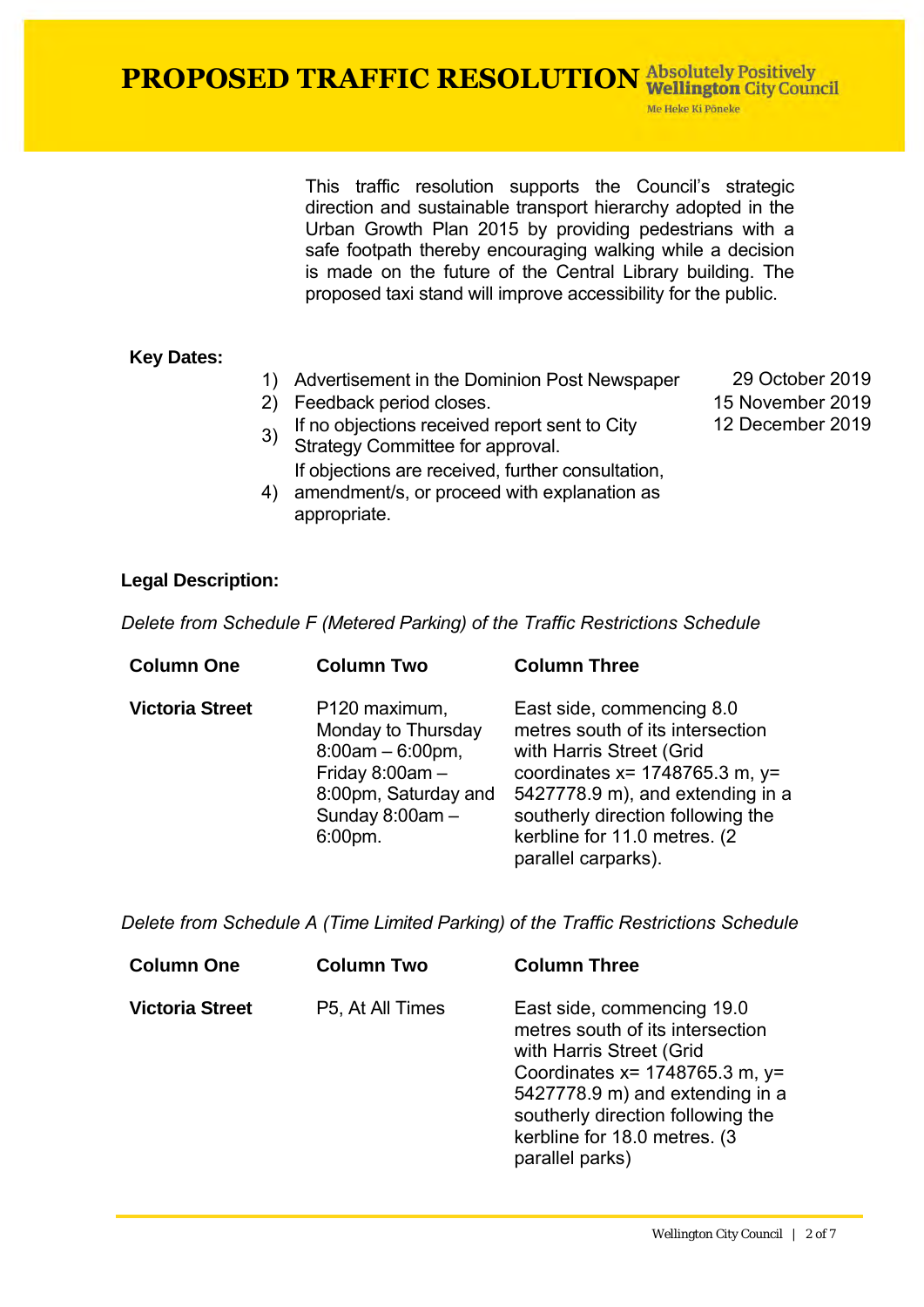Me Heke Ki Põneke

## *Delete from Schedule A (Time Limited Parking) of the Traffic Restrictions Schedule*

| <b>Column One</b>      | <b>Column Two</b> | <b>Column Three</b>                                                                                                                                                                                                                                            |
|------------------------|-------------------|----------------------------------------------------------------------------------------------------------------------------------------------------------------------------------------------------------------------------------------------------------------|
| <b>Victoria Street</b> | P5, At All Times  | East side, commencing 53.0<br>metres south of its intersection<br>with Harris Street (Grid<br>Coordinates $x = 1748765.3$ m, $y =$<br>5427778.9 m) and extending in a<br>southerly direction following the<br>kerbline for 11.0 metres. (2)<br>parallel parks) |

*Delete from Schedule F (Metered Mobility Parking) of the Traffic Restriction Schedule* 

| <b>Column One</b>      | <b>Column Two</b>                                                                                                                                                                                                                          | <b>Column Three</b>                                                                                                                                                                                                                     |
|------------------------|--------------------------------------------------------------------------------------------------------------------------------------------------------------------------------------------------------------------------------------------|-----------------------------------------------------------------------------------------------------------------------------------------------------------------------------------------------------------------------------------------|
| <b>Victoria Street</b> | <b>Metered mobility</b><br>parking - displaying an<br>operation mobility<br>permit only at all<br>times, P120<br>Maximum, Monday to<br>Thursday 8:00am -<br>6:00pm, Friday<br>8:00am - 8:00pm,<br>Saturday and Sunday<br>$8.00 - 6.00$ pm. | East side, commencing 37.0<br>metres south of its intersection<br>with Harris Street (Grid<br>coordinates $x = 1748765.3$ m, $y =$<br>5427778.9 m), and extending in a<br>southerly direction following the<br>kerbline for 6.5 metres. |

*Delete from Schedule F (Metered Mobility Parking) of the Traffic Restriction Schedule* 

| <b>Column One</b>      | <b>Column Two</b>                                                                                                                                                                                                                          | <b>Column Three</b>                                                                                                                                                                                                                     |
|------------------------|--------------------------------------------------------------------------------------------------------------------------------------------------------------------------------------------------------------------------------------------|-----------------------------------------------------------------------------------------------------------------------------------------------------------------------------------------------------------------------------------------|
| <b>Victoria Street</b> | <b>Metered mobility</b><br>parking - displaying an<br>operation mobility<br>permit only at all<br>times, P120<br>Maximum, Monday to<br>Thursday 8:00am -<br>6.00pm, Friday<br>8:00am - 8:00pm,<br>Saturday and Sunday<br>$8.00 - 6.00$ pm. | East side, commencing 48.0<br>metres south of its intersection<br>with Harris Street (Grid<br>coordinates $x = 1748765.3$ m, $y =$<br>5427778.9 m), and extending in a<br>southerly direction following the<br>kerbline for 5.0 metres. |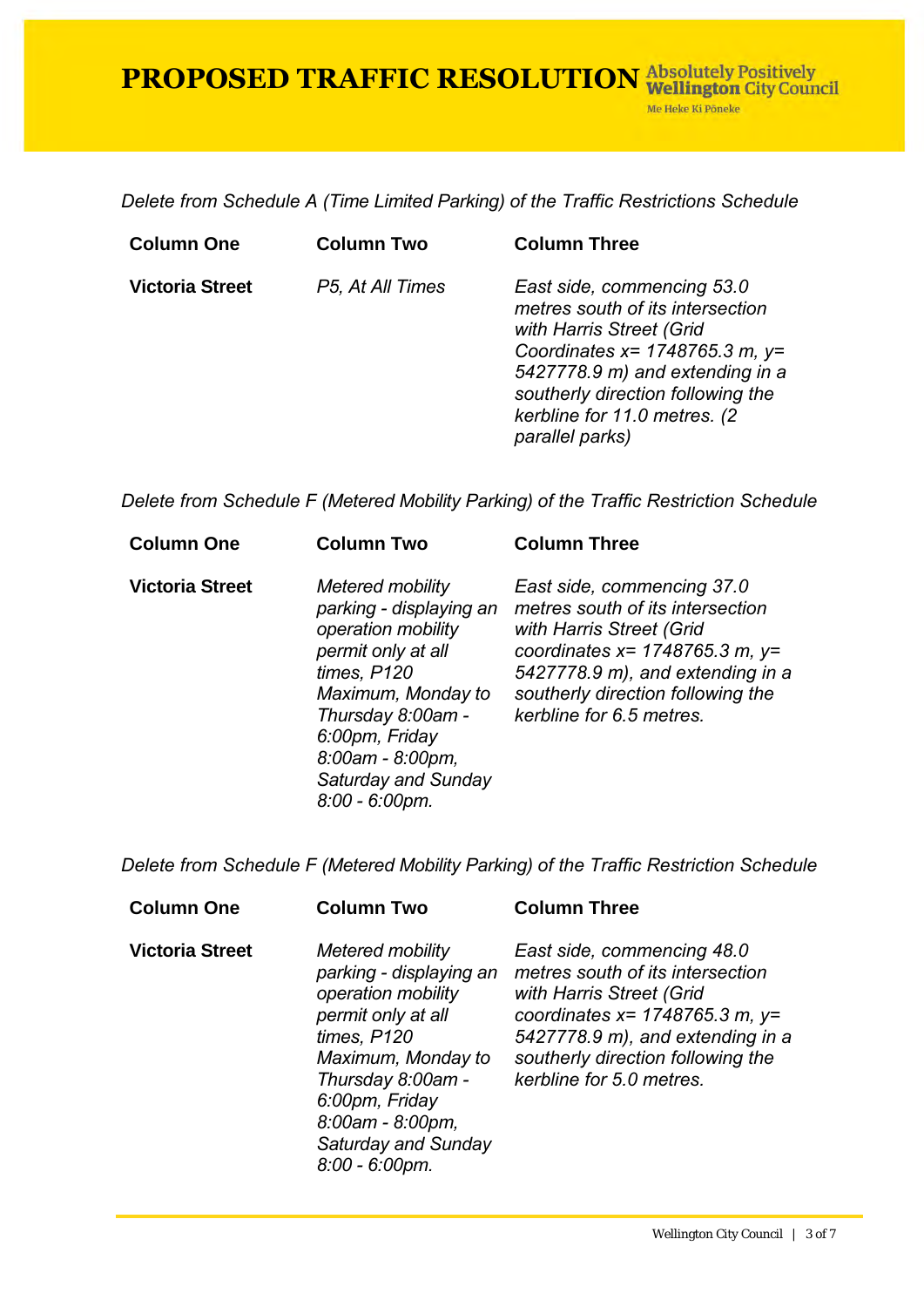## **PROPOSED TRAFFIC RESOLUTION** Absolutely Positively Me Heke Ki Põneke

*Delete from Schedule D (No Stopping) of the Traffic Restrictions Schedule* 

| <b>Column One</b>      | <b>Column Two</b>             | <b>Column Three</b>                                                                                                                                                                                                                        |
|------------------------|-------------------------------|--------------------------------------------------------------------------------------------------------------------------------------------------------------------------------------------------------------------------------------------|
| <b>Victoria Street</b> | No Stopping, At All<br>Times. | East side, commencing 64<br>metres south of its intersection<br>with Harris Street (Grid<br>Coordinates X=2658787.079625<br>m, Y=5989490.954991 m) and<br>extending in a southerly direction<br>following the kerbline for 21.5<br>metres. |
|                        |                               |                                                                                                                                                                                                                                            |

*Delete from Schedule D (No Stopping) of the Traffic Restrictions Schedule* 

| <b>Column One</b>      | <b>Column Two</b>             | <b>Column Three</b>                                                                                                                                                                                                                             |
|------------------------|-------------------------------|-------------------------------------------------------------------------------------------------------------------------------------------------------------------------------------------------------------------------------------------------|
| <b>Victoria Street</b> | No Stopping, At All<br>Times. | East side, commencing 9 metres<br>south of its intersection with<br><b>Harris Street (Grid Coordinates</b><br>X=2658787.079625 m,<br>Y=5989490.954991 m) and<br>extending in a northerly direction<br>following the kerbline for 8.5<br>metres. |

*Add to Schedule B (Class Restricted Parking) of the Traffic Restrictions Schedule* 

| <b>Column One</b>      | <b>Column Two</b>                                                                    | <b>Column Three</b>                                                                                                                                                                                                                     |
|------------------------|--------------------------------------------------------------------------------------|-----------------------------------------------------------------------------------------------------------------------------------------------------------------------------------------------------------------------------------------|
| <b>Victoria Street</b> | Taxi Stand, At all<br>times                                                          | East side, commencing 10.0<br>metres south of its intersection<br>with Harris Street (Grid<br>coordinates $x = 1748765.3$ m, $y =$<br>5427778.9 m), and extending in a<br>southerly direction following the<br>kerbline for 30m metres. |
| <b>Victoria Street</b> | Taxi Restricted<br>Parking Area,<br><b>Monday to Sunday</b><br>$8.00$ am $- 6.00$ pm | From its intersection with Mercer<br>Street to its intersection with<br>Harris Street.                                                                                                                                                  |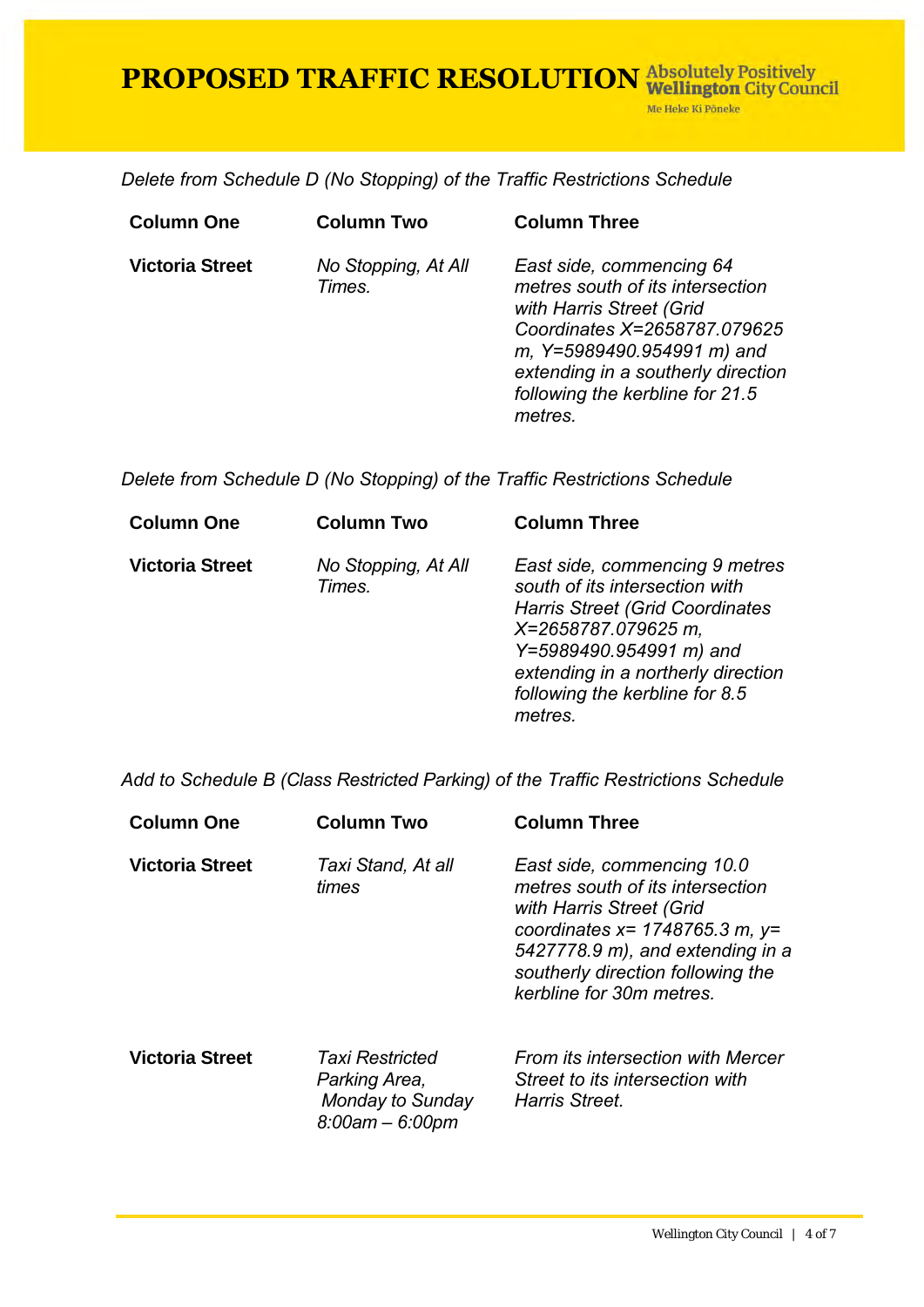Me Heke Ki Põneke

*Add to Schedule F (Metered Parking) of the Traffic Restrictions Schedule* 

| <b>Column One</b>      | <b>Column Two</b>                                                                                                                                             | <b>Column Three</b>                                                                                                                                                                                                                                           |
|------------------------|---------------------------------------------------------------------------------------------------------------------------------------------------------------|---------------------------------------------------------------------------------------------------------------------------------------------------------------------------------------------------------------------------------------------------------------|
| <b>Victoria Street</b> | Metered parking,<br>P120 maximum,<br>Monday to Thursday<br>$8.00am - 6.00pm,$<br>Friday $8:00$ am $-$<br>8:00pm, Saturday<br>and Sunday 8:00am<br>$-6.00$ pm. | East side, commencing 40.0<br>metres south of its intersection<br>with Harris Street (Grid<br>coordinates $x = 1748765.3$ m, $y=$<br>5427778.9 m), and extending in a<br>southerly direction following the<br>kerbline for 24 metres. (4 parallel<br>parking) |
|                        |                                                                                                                                                               |                                                                                                                                                                                                                                                               |

*Add to Schedule D (No Stopping) of the Traffic Restrictions Schedule* 

| <b>Column One</b>      | <b>Column Two</b>             | <b>Column Three</b>                                                                                                                                                                                                   |
|------------------------|-------------------------------|-----------------------------------------------------------------------------------------------------------------------------------------------------------------------------------------------------------------------|
| <b>Victoria Street</b> | No Stopping, At All<br>Times. | East side, commencing 64.0<br>metres south of its intersection<br>with Harris Street $x = 1748765.3$<br>$m, y = 5427778.9 m)$ and<br>extending in a southerly direction<br>following the kerbline for 17.5<br>metres. |
| <b>Victoria Street</b> | No Stopping, At All<br>Times. | East side, commencing 8 metres<br>south of its intersection with<br>Harris Street $x = 1748765.3$ m, $y =$<br>5427778.9 m) and extending in a<br>southerly direction following the<br>kerbline for 8.5 metres.        |

*Add to Schedule G (Give Way) of the Traffic Restrictions Schedule* 

| <b>Column One</b>    | <b>Column Two</b> | <b>Column Three</b>                                                                   |
|----------------------|-------------------|---------------------------------------------------------------------------------------|
| <b>Harris Street</b> | Give Way          | Harris Street on its western<br>approach to the intersection with<br>Victoria Street. |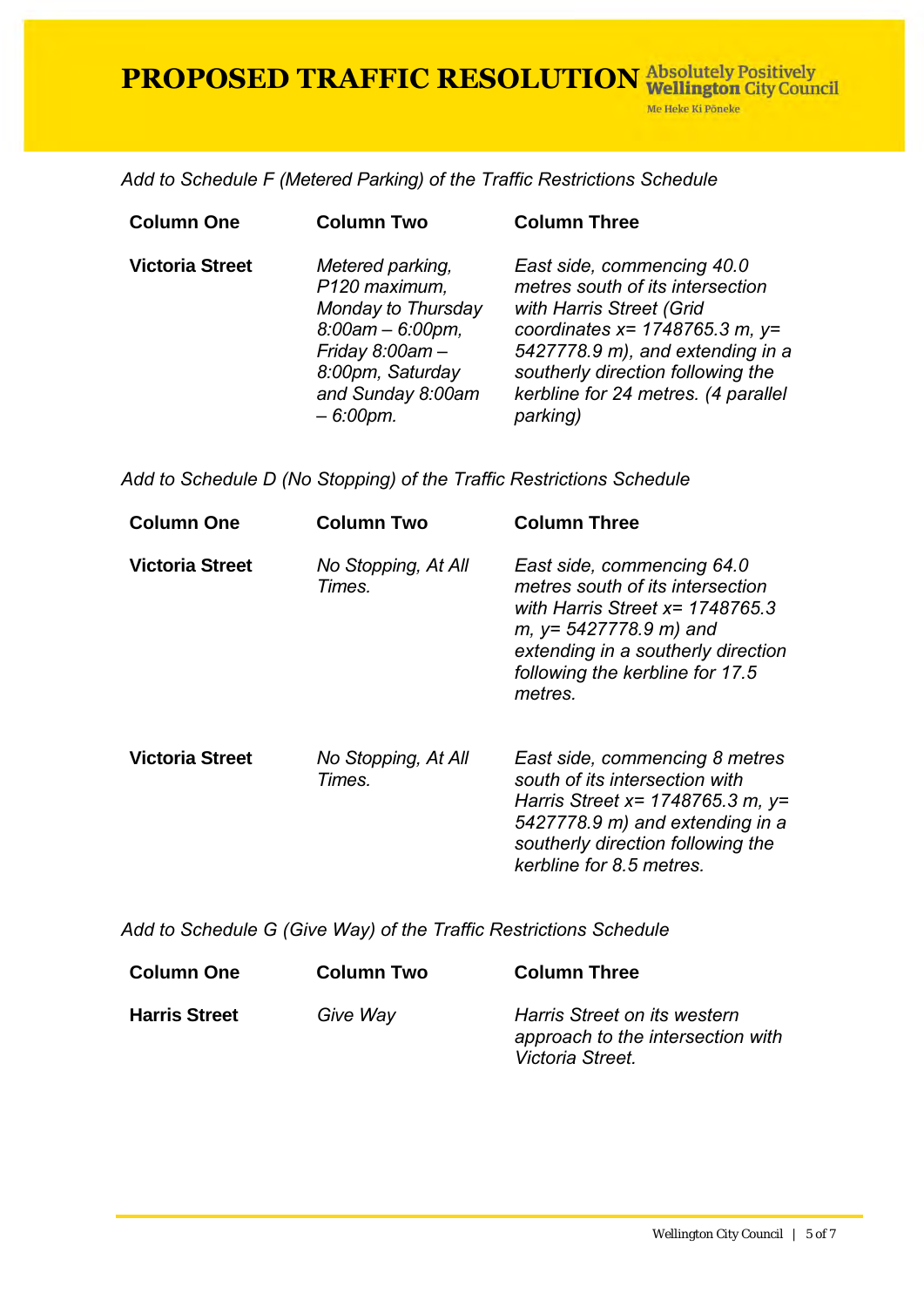Me Heke Ki Põneke

**Date:** 18/10/2019

**Prepared By:** Charles Kingsford (Principal Transport Engineer )<br> **Approved By:** Steve Spence (Chief Transport Advisor) *Chief Transport Advisor*)

## **WCC Contact:**

Lindsey Hill **Project Coordinator** Transport & Infrastructure Wellington City Council 113 The Terrace/ PO Box 2199, Wellington 6140 Email: Lindsey.Hill@wcc.govt.nz